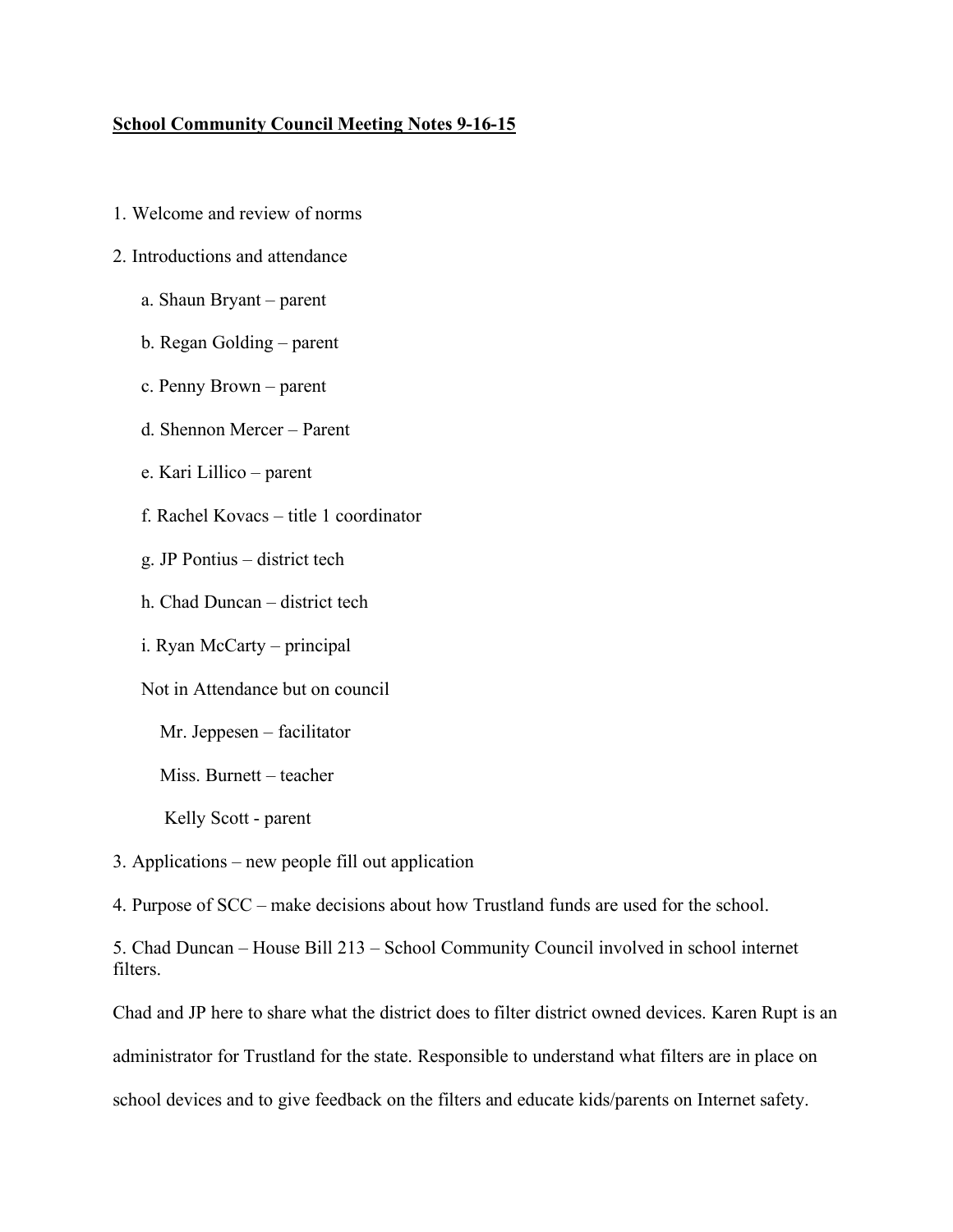Amelia Earhart uses Netsmart to educate kids about Internet safety. Suggestions – look to have a police officer come and offer a class about internet safety for parents – parent night? District has to

have a filter (*iBoss*), monitor, and report any incidences.

a. Takes a filter

b. Monitoring by teacher and parents

c. Education about what to do when an inappropriate sight comes up.

6. Elections: Penny Brown nominated Shennon Mercer for President. Kari Lillico second the

nomination. All other in attendance agreed. Kari Lillico nominated Heidi Burnett as second.

Shennon Mercer second the nomination. All other in attendance agreed.

7. Indicators of Greatness/Mission Statement – Last year the faculty of Amelia Earhart came up with

indicators that they would like to assess the school on. At the beginning of this school year, the

faculty revisited the indicators and revised. The faculty then highlighted key words that they

would like to see in the school's mission statement. The leadership team used the highlighted

words to create the new mission statement for Amelia Earhart. – ADD MISSION STATEMENT.

8. Guaranteed Essentials – Review of what was talked about during Parent Night. Mr. McCarty

talked about the process of how the teachers came up with them. Teachers met together during the

summer and discussed what things are the most important in each grade that we will guarantee that

each student will master in that grade. This is not the only thing that will be taught throughout the

year. We will focus on the guaranteed essentials in our reteaching first before we move on. A

suggestion from a parent was that we notify parents if students are receiving Tier 3 help (off grade